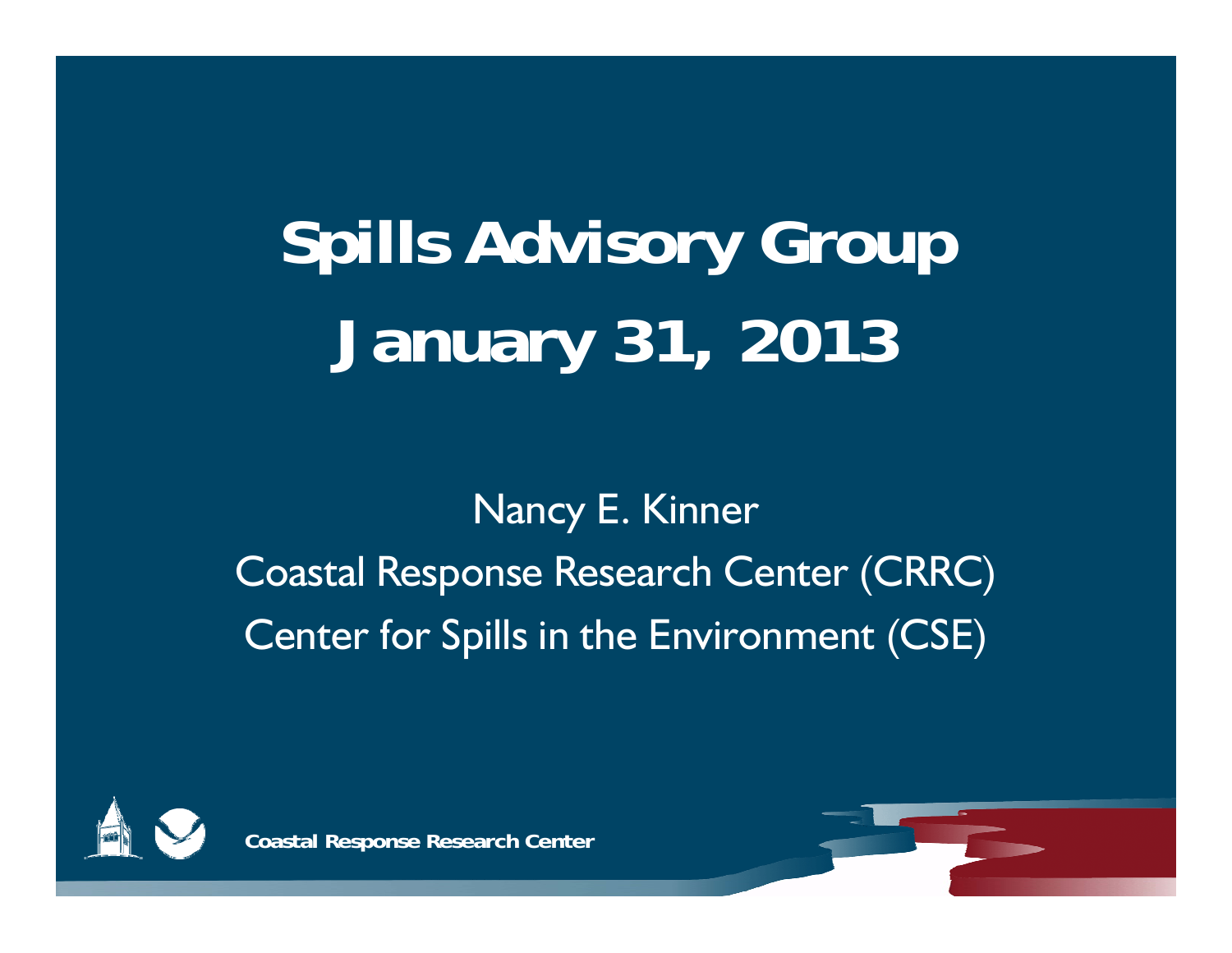## **CRRC – Dispersant Initiative Grants**

- **E. Schott ( ) Univ. MD) – Toxicity p of Dispersed Oil to Blue Crab Larvae**
	- **Chronic effects**
- **A. Bergarano (RPI) – Toxicity Database for Dispersants and Dispersed Oil**
	- **Centrifuged data repository**
	- **NOAA OR&R will maintain**
- **A.H. Walker ( ) SEA – Risk Communication Tools for Dispersant Responses**
	- **Mental models and social media**

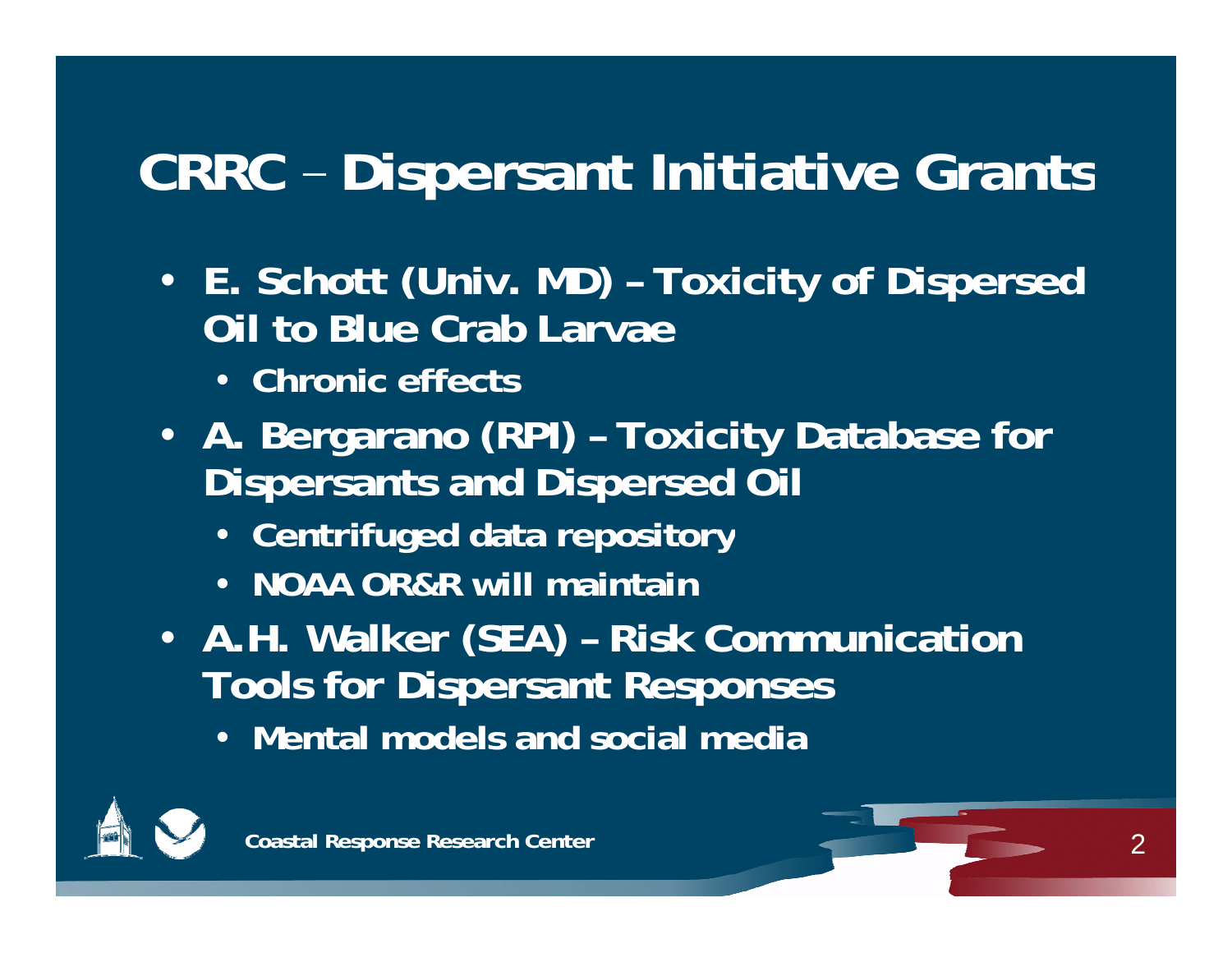#### **CRRC – Arctic Outreach**

- **Arctic ERMA® - Alaska**
- **Arctic NRDA – Alaska**
- •**May Kotzebue and Nov. Barrow**
- **Introduce NRDA (3 in seriew of AK meetings) and incorporate local knowledge into ERMA®**
- **Arctic ERMA® Canada** 
	- **Edmonton Feb. 12-13**



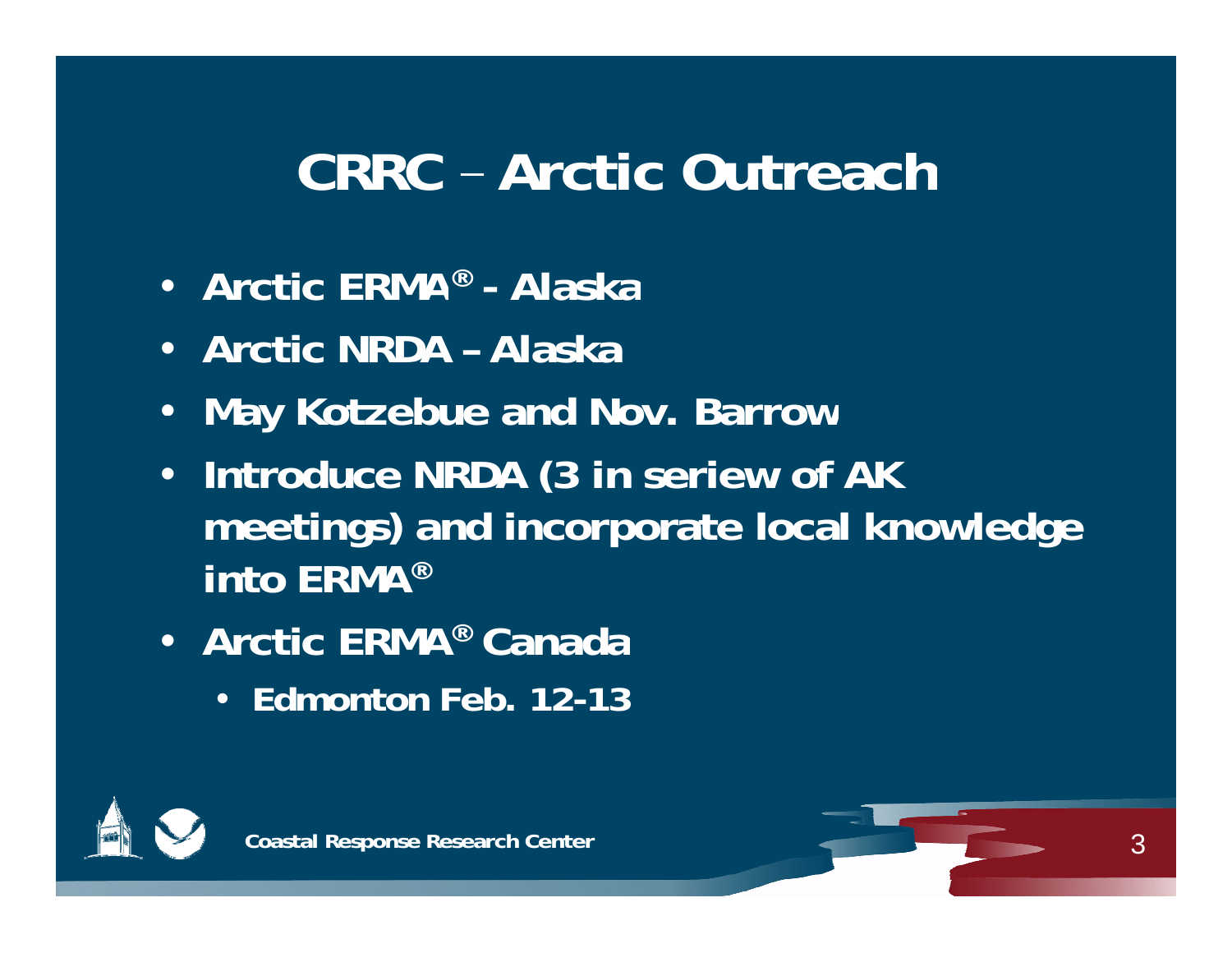# **ICCOPR**

- **Compiling R&D needs in database**
- **Method for prioritizing needs within each area**



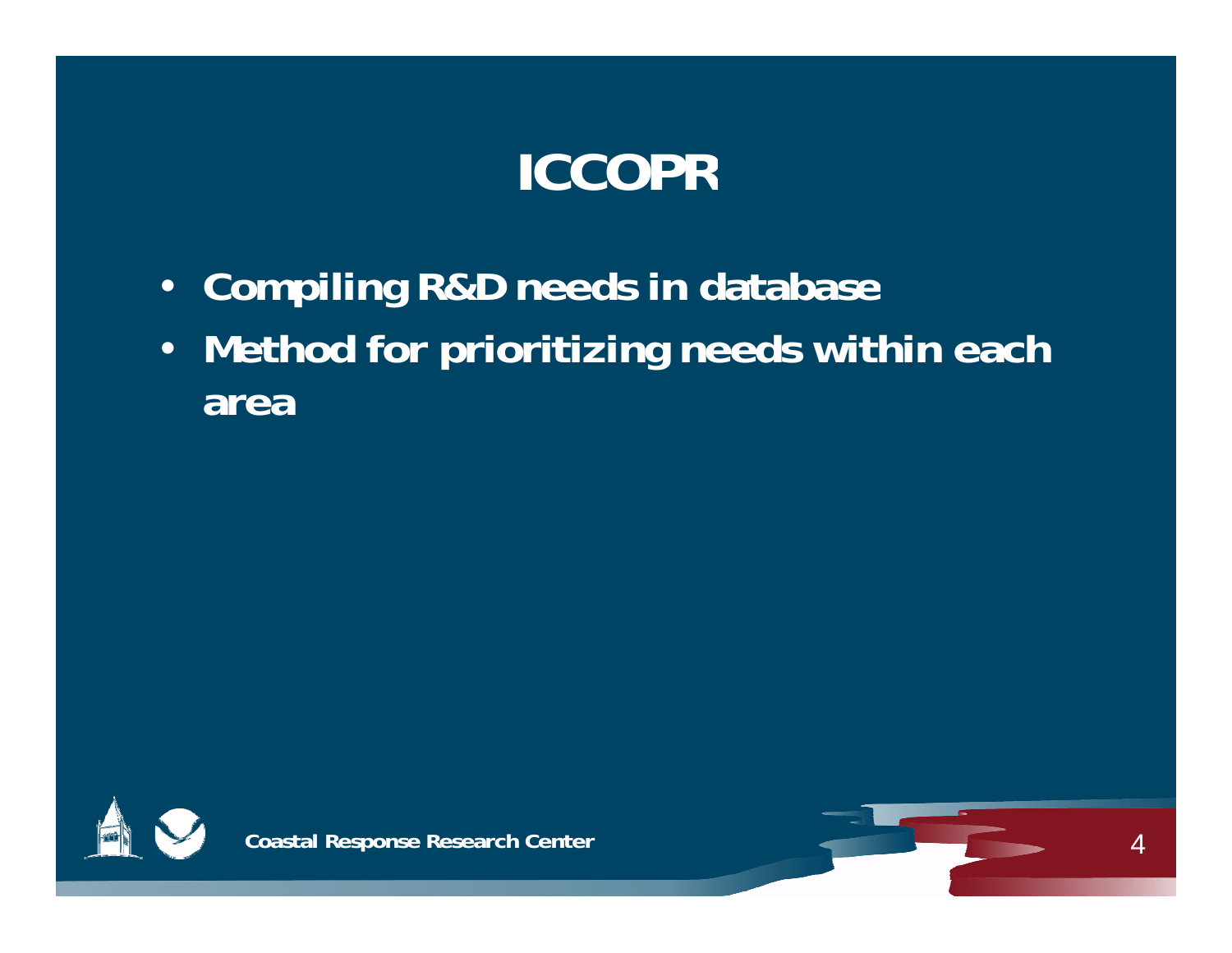### CSE – Oil Sands

- Dec. 2012 ME DEP and US EPA Region I
- April 2013 Pacific States, BC Task Force, RRT Two Day Workshop

5

- Day 1 = Education
- Day 2 = Application

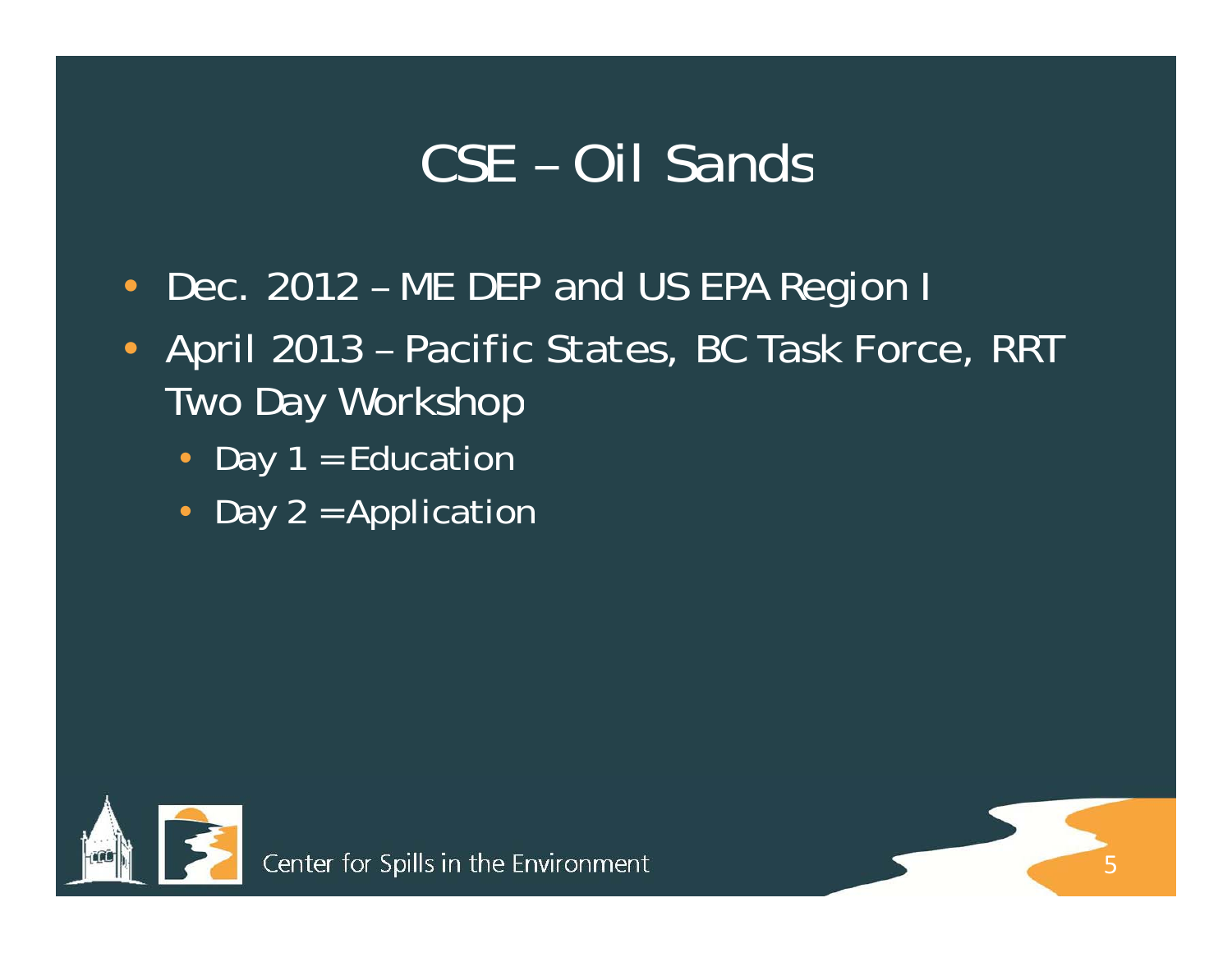#### CSE – Dispersants Forum

- $\bullet$ • March 2013 - API
- •Cross fertilization of R&D comments
- •Researchers understand dispersant use
- • Conceptual models at research, response, and public levels

6